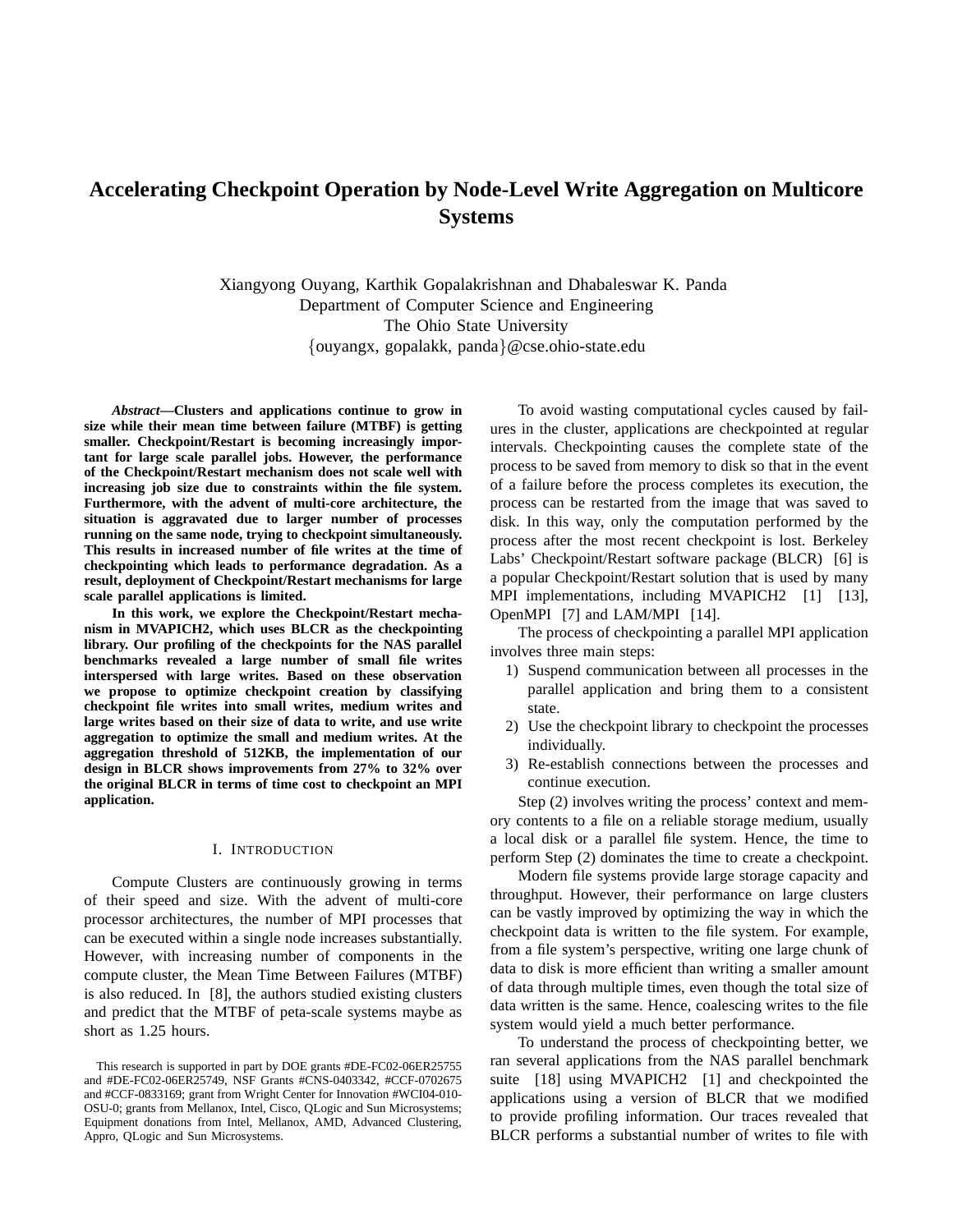data less than 64 bytes. Furthermore, since checkpointing a parallel application involves each process running on every core to take a checkpoint concurrently, the number of writes with small data is increased.

Based on these experiments, we propose enhancements to the existing checkpointing mechanism by caching small and medium writes within a node, drastically reducing the number of writes to the file system. Our approach reduces the checkpoint creation time on a 8-core system by 30.79%, 32.46%, 27.46% for LU, BT and CG respectively.

The rest of paper is organized as follows. In section 2, we describe the background of checkpoint and restart. In section 3, we analyze the profiles of NAS parallel benchmark to characterize checkpoint writing. In section 4, we present our design in detail and discuss some design alternatives. In section 5, we present the experiments and show the results of improvement of our design. In section 6, we provide our conclusion and state future work we are going to conduct. Finally we discuss the related work.

#### II. BACKGROUND

A checkpoint saves the state of the process at a given point of time during its execution. It includes enough information to restart a process from that point. An application maybe checkpointed periodically so that in an event of a failure, it can be restored from the most recent checkpoint to continue its execution, rather than start again from the beginning.

There are two potential approaches to initiating a checkpoint; application initiated and system initiated.

In application initiated checkpointing, the application decides when to start a checkpoint and requests the system to take the checkpoint on the application's behalf. Transparent application-level checkpointing may be achieved through compiler techniques [15]. Additionally, a hybrid approach is possible where the application participates in the creation of a checkpoint but is assisted by a user-level library [11].

In system initiated checkpointing, the system directly initiates the application checkpoint, without interaction with the application. The application maybe unaware of the fact that it is being checkpointed. This is usually achieved through a kernel component, as with Berkeley Lab Checkpoint Restart (BLCR) [6]. BLCR has been combined with several Message Passing Libraries (MPI) such as LAM/MPI [16], OpenMPI [7] and MVAPICH2 [13] to checkpoint parallel jobs running on multiple nodes.

## *A. MVAPICH2 checkpoint/restart facility*

MVAPICH2 is a message passing library for parallel applications with native support for InfiniBand [1]. It supports checkpoint/restart (C/R) for the InfiniBand communication channel [13], [12]. Support for C/R is achieved through interaction between the MVAPICH2 library and the BLCR kernel module [10].

Taking a checkpoint for a parallel job involves bringing the processes to a consistent state using a coordination algorithm. First, all the processes coordinate with one another, and flush and lock the communication channel. Then, all InfiniBand connections are torn-down. Next, the MVAPICH2 library on each node requests the BLCR kernel module to take a blocking checkpoint on the process. The checkpoint data is independently written to a file on disk; one file per process. Finally, all processes again coordinate with each other to rebuild the InfiniBand connections and the application continues its execution. MVAPICH2 supports both system initiated and application initiated checkpointing.

#### III. CHARACTERIZING CHECKPOINT WRITING

In order to understand the characteristics of checkpoint file IO, we run several applications LU/BT/SP/CG from NAS parallel benchmark version 3.2.1 [18] using MVAPICH2 C/R framework [1]. The BLCR is modified to provide profiling information pertaining to checkpoint file writing. The test is conducted on a 64 node cluster. Each node has 8 processor cores on 2 Intel Xeon 2.33 GHz Quadcore CPUs. We choose Class C with 64 processes. Each process runs on a separate processor core, so 8 nodes are used in the test. Each process writes its checkpoint data to a checkpoint file on a local ext3 file system.

Table I BASIC CHECKPOINT INFORMATION(CLASS C, 64 PROCESSES)

|                         | LU    | <b>BT</b> | <b>SP</b> | CG    |
|-------------------------|-------|-----------|-----------|-------|
| Time for one check-     | 7.6   | 11.3      | 10.3      | 7.1   |
| point(seconds)          |       |           |           |       |
| Total data size(MB) per | 184.0 | 320.0     | 316.0     | 163.2 |
| node                    |       |           |           |       |
| Number of VFS write     | 975   | 1057      | 1367      | 820   |
| per process             |       |           |           |       |
| Total number of VFS     | 7800  | 8456      | 10936     | 6560  |
| writes per node         |       |           |           |       |

We profiled the checkpoint creation for these applications to understand the checkpoint file write patterns. Table II gives an example of the application LU with class C and 64 processes. It decomposes the checkpoint writing into different categories according to the size of writes. The first column is the size of write belonging to that category. The second column is percentage of writes within that range. The third column is percentage of data amount written by that type of write. The fourth column is percentage of time spent by VFS writes belonging to that category. We can observe some characteristics of checkpoint file write from this profiling.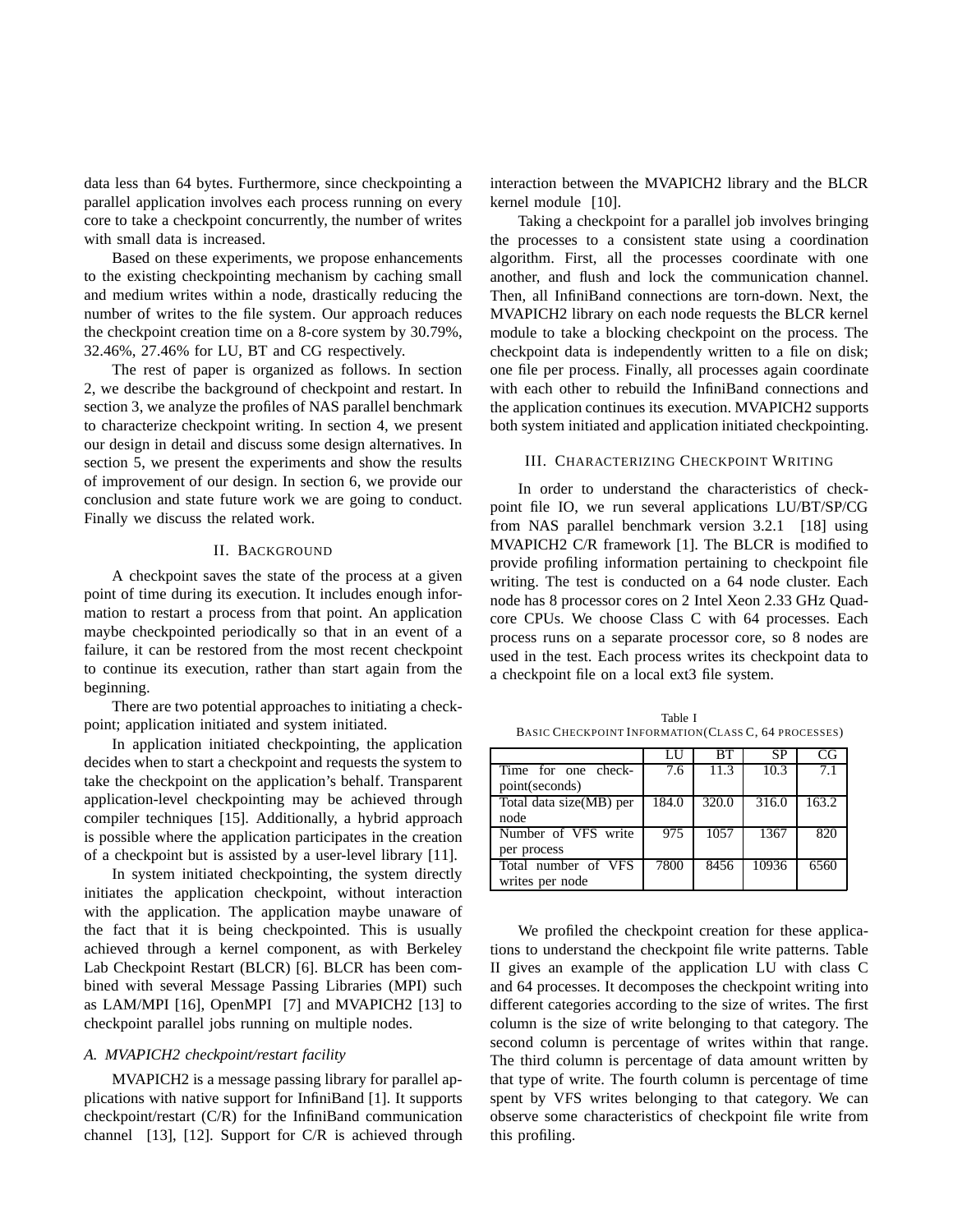(1) Most of the file writes only write small amount of data (smaller than 4KB per write). These small writes make up over 60% of all file writes, but they only write about 1.5% of total amount of data being dumped. It costs less than 0.2% of total time to perform these small writes. We investigated the BLCR, and found that these small writes are primarily storing CPU registers, signal handler table, timers, open-file tables, process/group/session ids, and various other of BLCR data structures necessary to restore a process.

(2) There are a few large writes (greater than 512 KB per write). These writes constitute only about 0.8% of all writes, but they contribute about 79% of all data dumped. These writes consume 35% of total write time.

(3) In between small and large writes are medium writes, which make up about 38% of all writes. They contribute about 20% of all data, but consume about 65% of all time. The medium and large writes actually store the virtual memory area (VMA) of a process. BLCR scans all VMAs of a process, and saves non-zero contiguous data pages to the checkpoint file. An application process usually has many VMAs. Many VMAs contain a handful contiguous pages that need to be dumped to file, which become a medium write. A few VMAs contain large block of contiguous pages to dump. They are the source of large writes.

| Table II                                 |
|------------------------------------------|
| CHECKPOINT FILE WRITE PROFILE OF LU.C.64 |

|            | % of Writes       | % of Data | % of Time |
|------------|-------------------|-----------|-----------|
| $0 - 64$   | 50.86             | 0.04      | 0.17      |
| 64-256     | 0.61              | 0.00      | 0.00      |
| $256 - 1K$ | $\overline{0.25}$ | 0.01      | 0.00      |
| $1K-4K$    | 9.46              | 1.53      | 0.01      |
| $4K-16K$   | 36.49             | 11.36     | 44.66     |
| 16K-64K    | 0.74              | 0.77      | 6.55      |
| 64K-256K   | 0.49              | 3.79      | 11.80     |
| 256K-512K  | 0.25              | 3.58      | 1.75      |
| $512K-1M$  | 0.61              | 17.72     | 14.72     |
| >1M        | 0.25              | 61.21     | 20.35     |

The profiling above reveals patterns of a typical checkpoint writing. Given these characteristics, we propose to classify checkpoint file writes into 3 categories, and use different approaches to handle them in order to improve checkpoint creation performance.

(1) Although small writes can be buffered in the local page cache if buffered IO is used, they can cause frequent calls to write() system call. This can result in heavy overhead. Therefore, we propose to use a local buffer to coalesce these small writes, and flush this buffer to file when all writes complete. The cost to copy small amount of data to local buffer is very small compared to the VFS write. Our experiment in later sections justify this idea.

(2) For large writes we have to treat them differently for two reasons. First is the cost of memory copy compared to file write. At large data size, the cost of memory copy quickly becomes close to the cost of direct file write. Second is memory consumption. If we treat large write in the same way as small write, then local buffer will consume significant amount of memory to store the large data. This can severely hurt the memory scalability in a large parallel application. Therefore we decide to flush large write directly into checkpoint file.

(3) Medium writes are an important source of overhead in checkpoint writing. One approach is to treat them like small-writes to aggregate them in local buffer and flush them to file at later time. There are two sources of overhead in this approach. One is the memory copy cost, the other is cost to flush the aggregated large data chunk to checkpoint file. The alternative is to treat them as large-write to flush it directly to file. Which method to take depends on the relative cost of memory copy compared to file write. It's critical to choose a threshold upon which to make a decision. We conduct detailed experiments to search the optimal division. This is discussed in later sections.

## IV. DETAILED DESIGN

In this section we present our write aggregation optimization design to improve checkpoint creation for parallel jobs on multi-core systems.

One important idea of our design is to coalesce many small and medium writes into a relatively large write. Without write aggregation, the overhead of a file write comes from two sources: (a.1) Overhead at the VFS layer and (a.2) Overhead to actually move the data from memory to backend storage device. If a file write is aggregated, then the overhead consists of: (b.1) Cost to copy the data to a buffer (b.2) Overhead at the VFS layer when the aggregated buffer is written to a file later (b.3) The overhead to move the data from memory to back-end storage device. Given that the VFS layer usually buffers data in the page cache and later on moves data to storage device as large chunks, we assume that the cost  $(b.3)$  is close to cost  $(a.2)$  of the non-aggregation design. Most file systems do buffered IO automatically, so we believe our assumption here is valid. So, the relative cost of  $(a.1)$  comparing to the sum of  $(b.1)$  and  $(b.2)$  becomes critical. To come up with an optimal design, we need to know the relative cost of memory copy vs. VFS write. We measure the VFS write latency and memory copy latency at different data size.

Figure 1 compares their latency at different data size. This measurement plays an important role as we propose our write-aggregation design.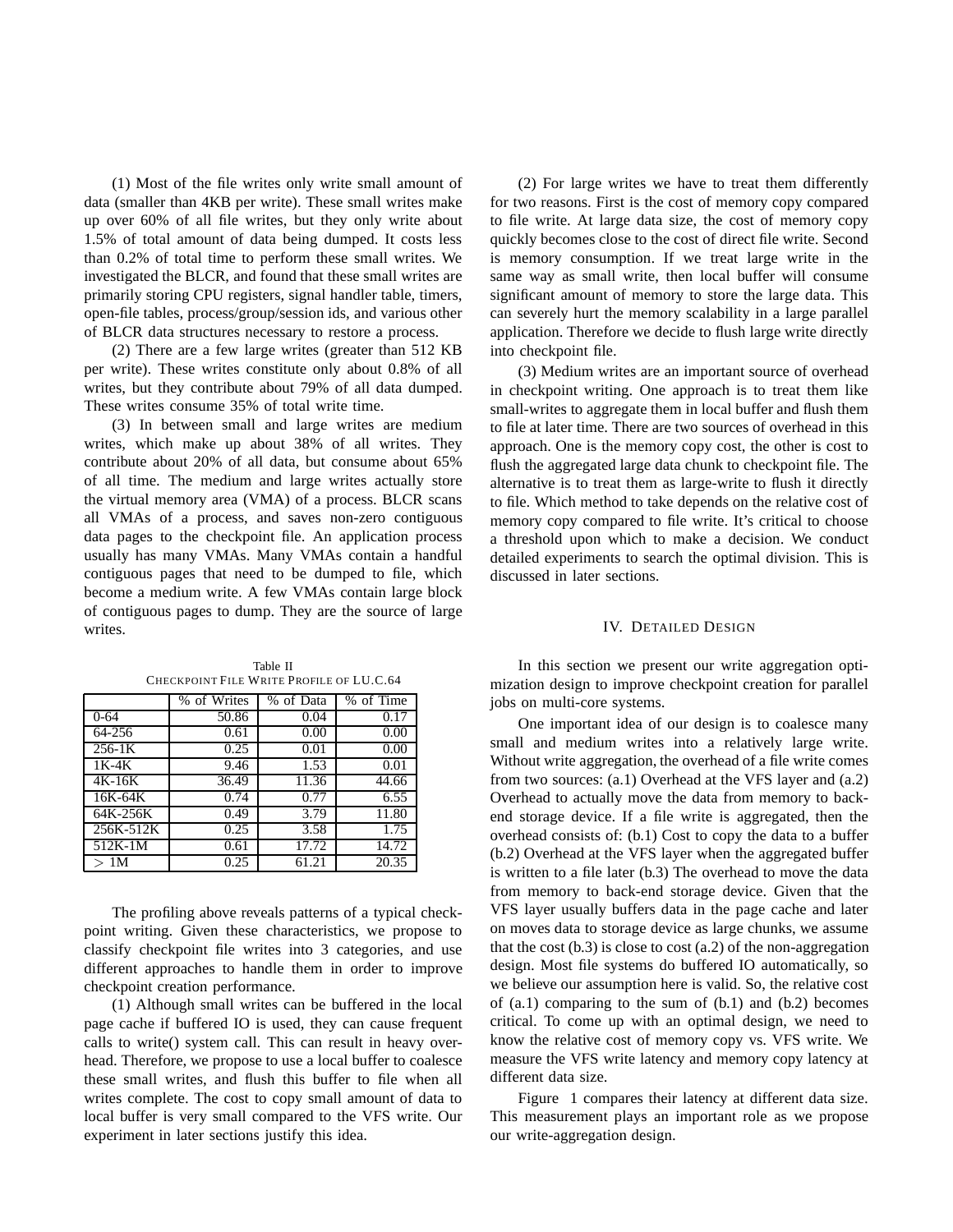

Figure 1. Latency of VFS Write and Memory Copy

## *A. Distinguish different write sizes*

From Figure 1 we can see that the VFS overhead remains relative constant at about 10 us when write size is small  $\langle \langle 1K \rangle$  bytes). Given large number of small writes, the total overhead of small writes will become significant. On the other hand, memory copy cost is very low at small data size. For data size ranging from 1 byte to 1k bytes, the latency is close to 0. Therefore, we propose to use a local buffer to accommodate all small writes.

If we aggregate these large writes and flush them to a file later on, then the cost of memory copy plus cost of VFS write for the aggregated data can exceed the original cost to write the data without any aggregation. High memory usage of large writes is another concern if aggregation is used. Therefore, we choose to let each application process perform a file write to send large data to checkpoint files.

Medium-sized writes happen quite frequently and their size is big enough to make the cost of copying them to a buffer noticeable. Therefore we decide to set a threshold size in this category. All writes lower than this size are copied to buffer, while writes larger than this size is directly written to checkpoint file. The choice of this threshold size is very critical.

A very large threshold size can cause too much data being copied to local buffer. This can lead to extra usage of memory, and high overhead to do memory copy. On the contrary a too small threshold will make all medium writes perform a VFS write, thus losing the opportunity to coalesce some writes into a large one. In the next section we conduct extensive experiments to measure the performance with different thresholds.

#### *B. Write aggregation design*

We incorporate all the aforementioned considerations into our design for multi-core systems.

Figure 2 illustrates our write-aggregation design. Each node has an IO process (IOP) that is responsible for performing aggregated writing. A parallel job usually has many application processes (APs) running on one node. The IOP creates a shared memory region that can be accessed by all application processes (APs). At initialization time, an AP allocates a piece of buffer local to the AP to accommodate its small writes. Since total data amount of small writes is not huge (usually less than 50 KB per process), the memory usage dedicated for small writes for all processes in a same node is not going to produce much pressure on available system memory.

*1) Application processes:* When taking a checkpoint, an AP will perform a series of data writes as described below.

(1) If the data size is small, it's put in a chunk with a header prepended. Then this chunk is stored in a local buffer. The structure of a header is illustrated in Fig 3. A header records the rank of this process, the size of data, as well as the original offset of this data if it was written to an exclusive checkpoint file. This "original offset" field is used to reconstruct an exclusive checkpoint file used by the process at restart phase. Since we make use of BLCR framework to restart a process, and BLCR parses the checkpoint file according to the way it writes a file, this "original offset" is necessary to rebuild a BLCR checkpoint file from the aggregated data.

(2) If the data is regarded as "large", then the AP won't perform any aggregation on it. Instead it performs a VFS write to write it out to a checkpoint file. At the same time, a header recording this large chunk is stored into the same local buffer as small writes. The header contains similar information as for small writes.

(3) If the data is regarded as "medium size", then we will store this data into the share memory created by IOP. The shared memory comes with two pointers P1 and P2 in a ring manner. P1 points to the beginning of available memory, P2 points to the beginning of "dirty data" that have been copied by APs and ready to be flushed to checkpoint file by the IOP. Another pointer P3 points to the end of "dirty data"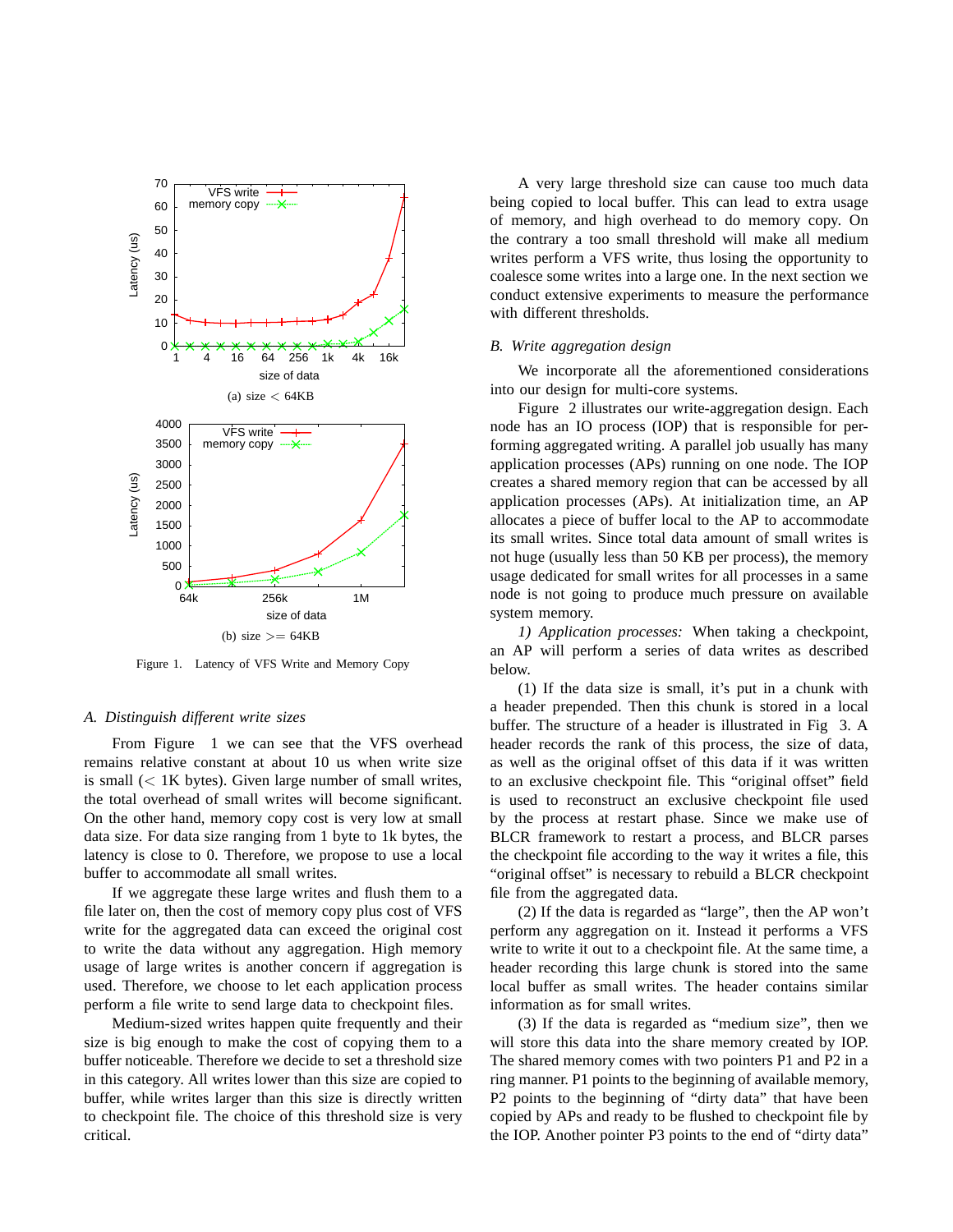

Figure 2. Node-level write-aggregation design



Figure 3. Format of a chunk

that is ready for IOP to flush out in an aggregated manner. P3 and P1 are different when some area in between is being copied to by an AP.

The data between P2 and P3 can be flushed to checkpoint file by IOP. All operations to manipulate pointers P1/P2/P3 are protected by locks for mutual exclusion.

In case of a medium write, an AP grabs a piece of buffer from shared memory, and increments P1 by an amount which is the sum of data to be copied plus size of the header. The AP also enters itself into a list. This list is designed to keep track of the updates to pointer P3. Then the AP fills in a header and copies the data into buffer. After the copy finishes, the AP checks to see if it's in the closest position to P3. Then it examines whether its predecessor and successor in the list have finished copying. P3 is moved to the end of the newly copied data after careful cooperation by all APs in that list.

At any given time, the shared memory may contain dirty data from multiple APs. Figure 2 gives a possible snapshot of the shared memory. At that moment the shared memory contains data (shadowed areas) from AP0, AP1 and AP2 interwoven together. Each chunk of data is tagged with a header so that the mixed data can be parsed and returned to their owning APs at restart phase. After an AP finishes copying data to the shared memory, it checks if the share memory has accumulated enough dirty data. If it finds enough data there, then it sends a signal to the IOP to notify it of the pending dirty data.

*2) IO process:* An IOP's task is relatively simple. At initialization it creates shared memory region to be accessed by all APs. Then it sits idle and becomes blocked waiting for a signal from any one of APs. The arrival of a signal indicates that the dirty data in shared memory has exceeded a certain threshold. Then the IOP is unblocked. It creates a new thread (IO thread), immediately returns back and waits for the next signal. The IO thread performs a file write to flush all dirty data between pointers P2 and P3 to a separate checkpoint file. This file is meant for the aggregated data flushed by IO threads.

## *C. Insights into the design*

One alternative is to store small write data to the shared memory instead of a local buffer. However each access to shared memory region involves acquiring / release locks. If the large number of small writes go to shared memory then the synchronization cost becomes significant. Therefore we choose to let each AP store its small writes to local buffer.

If all APs share the same data file, then we need a shared variable (with protecting lock) to keep current position in the file for write. Although the APs acquire this position in ascending order, they issue write requests concurrently. The order in which these requests come to the back-end storage server is also unpredictable. Therefore the file server may have to seek its disk head to service these requests going to different positions in the same file. This can cause severe overhead. Our experiment with shared checkpoint file shows a significant performance degradation due to this reason. Therefore we choose to let each AP write to a separate checkpoint file.

### *D. Restart design*

The restart process of our design follows the BLCR framework. Since we have altered the file organization, we have to reconstruct the checkpoint files to the structure that can be interpreted by BLCR. First, the IOP reads from an aggregation file to extract medium-sized data and hand it over to their owner APs. Then each AP starts to read its own data file to get small and large-sized data. All these data are stored to a new checkpoint file at offsets specified by the header coming with each piece of data. When the new checkpoint file is ready, an AP makes a call to invoke BLCR to perform a restart. Although an additional overhead is involved in this process, it is fairly reasonable since the the application is restarted from the checkpoint only in the event of a failure, although the checkpoint maybe taken multiple times during the lifetime of the application.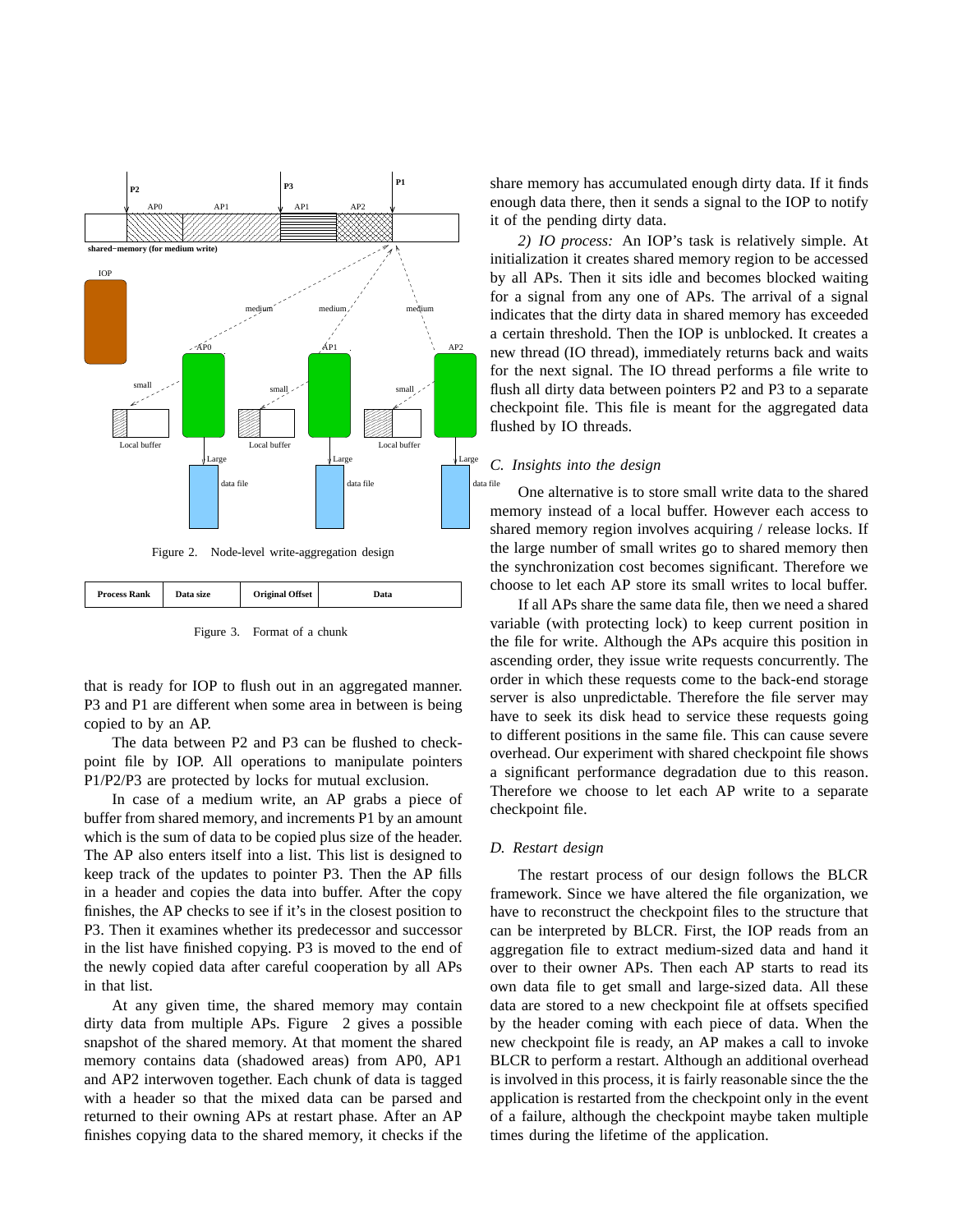## V. EXPERIMENTAL RESULTS

We have implemented the node-level write-aggregation design into BLCR-0.8.0 kernel module. We also have integrated the modified BLCR into MVAPICH2 [1]. In this section we conduct experiments on our design to evaluate its performance. The experiments are conducted on a cluster with 64 nodes. Each node has Intel Xeon 2.33 GHz 8 cores CPU. All of them run RedHat Enterprise Linux 5 with kernel 2.6.18-53.1.13.el5. Checkpoint files are stored to a local ext3 file system.

#### *A. Checkpoint Time of Different Applications*

In this section we evaluate performance of our design with NAS parallel benchmarks. We run NAS benchmark applications (LU,BT,CG) of class C and 64 processes. Eight nodes out of the 64 nodes are used to run one process on one processor core. While the application is running, the system initiates a checkpoint request to checkpoint the MPI job. The time to take a complete checkpoint is measured. In this experiment all MPI processes write their checkpoint files to local disks. As a part of our next step, we plan to extend our experiments to store checkpoint files to Luster [5] file system. Lustre file system provides huge aggregated IO throughput, so we expect higher IO performance in future experiments with Lustre file system.



Figure 4. Time to Take One Checkpoint

Figure 4 shows the time to do one checkpoint using MVAPICH2 C/R framework for different applications in the NAS parallel benchmark suite. The results with different aggregation thresholds are compared against the time to take one checkpoint using the original BLCR (marked "Original BLCR"). Figure 4 demonstrates that write-aggregation can reduce the total time to take a checkpoint. In the example of LU.C.64, threshold=16K reduces one checkpoint time from 7601 ms to 6840 ms (a 10.01% improvement). Larger thresholds can further drive down this cost. As with LU.C.64, the improvements in checkpoint time are 13.32%, 26.39% and 30.79% for 64K, 256K and 512K thresholds respectively. Similar improvements can be obtained for BT.C.64 and CG.C.64 as shown in Figure 4. For BT.C.64, threshold values of 16K,64K,256K,512K can improve checkpoint time by 9.73%, 12.19%,18.05% and 32.46%. The corresponding numbers for CG.C.64 are 9.41%, 14.11%, 25.02% and 27.46%.

## *B. Decomposition of Checkpoint Time*

The time cost to take a checkpoint includes 3 phases as described in section I: (1) Phase 1: synchronize all processes and drain all in flight messages in the communication channels. (2) Phase 2: each process perform a local checkpoint to save its image to a checkpoint file. (3) Phase 3: all processes re-establish communication channels among them and resume previous work. In order to understand the source of improvement from write-aggregation, we decompose the total time cost into the aforementioned three phases. This enables us to know exactly the sources of time cost to take a checkpoint, and gives us a better understanding of improvement achieved by write-aggregation. Table III shows the decomposed time cost (in milliseconds) at different phases to checkpoint an application with or without writeaggregation.

In table III, columns 2, 3 and 4 show the time cost in phases 1, 2 and 3, respectively. The last column gives the improvement achieved by write-aggregation in phase 2 at different aggregation thresholds. "LU-orig" indicates the result of LU.C.64 using the original BLCR. "LU th=X" indicates the LU.C.64 result produced by write-aggregation using a threshold value of X. Similar legends are used for BT.C.64 and CG.C.64. From this table we can observe some characteristics. The first and third phases are relatively constant with or without write-aggregation. The improvement in total time cost comes primarily from phase 2 where write-aggregation significantly reduces the cost to save a process image to a file. Take LU.C.64 for example. Write-aggregation reduces time cost in phase 2 by 14.88%, 18.99%, 35.88%, 43.13% for threshold values of 16K, 64K, 256K and 512K, respectively. Similar trends exist for BT.C.64 and CG.C.64.

The improvement in phase 2 comes from several factors. First, write-aggregation significantly reduces time cost for small writes. In original BLCR, each small write causes a VFS write that results in a system call. Although the actual data is implicitly buffered in page cache by VFS write, the total cost of so many small writes can sum up to a considerable amount. On the contrary, write-aggregation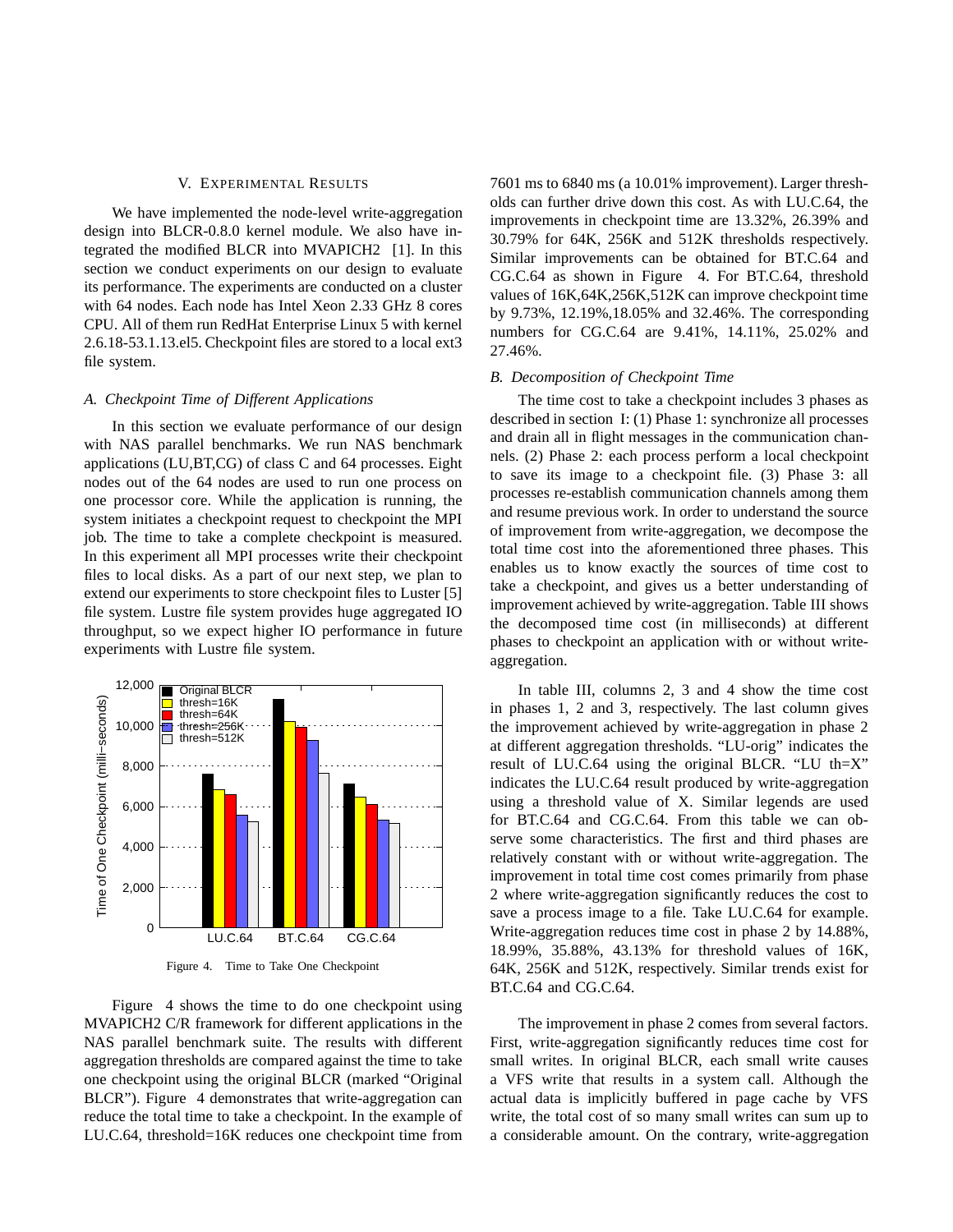Table III TIME DECOMPOSITION(MILLISECONDS)

|                       | Phase | Phase | Phase | $\overline{\text{in}}$<br>Improvement |
|-----------------------|-------|-------|-------|---------------------------------------|
|                       | 1     | 2     | 3     | phase $2(%)$                          |
| $\overline{LU}$ -orig | 33    | 5418  | 2150  |                                       |
| $LI$ th=16 $K$        | 59    | 4612  | 2169  | 14.88                                 |
| $LUth=64K$            | 67    | 4389  | 2132  | 18.99                                 |
| LU th= $256K$         | 74    | 3474  | 2047  | 35.88                                 |
| LU th= $512K$         | 64    | 3081  | 2115  | 43.13                                 |
| <b>BT-orig</b>        | 34    | 9136  | 2141  |                                       |
| $BT$ th=16 $K$        | 34    | 8142  | 2034  | 10.88                                 |
| $BTth=64K$            | 48    | 7725  | 2159  | 15.44                                 |
| $BT$ th= $256K$       | 48    | 7084  | 2137  | 22.46                                 |
| $BT$ th= $512K$       | 34    | 5463  | 2142  | 40.20                                 |
| CG-orig               | 40    | 4987  | 2103  |                                       |
| $CG th=16K$           | 42    | 4344  | 2073  | 12.89                                 |
| $CG th=64K$           | 43    | 4055  | 2026  | 18.69                                 |
| $CG th=256K$          | 44    | 3178  | 2124  | 36.27                                 |
| $CG th=512K$          | 45    | 2959  | 2168  | 40.67                                 |

explicitly stores small data into a process's local buffer. This greatly reduces the overhead related to small writes. Medium writes are also aggregated into memory. Even the large writes benefit from write-aggregation, because write-aggregation greatly reduces the total number of write requests that are sent to the VFS layer.

# *C. Memory Usage at Different Thresholds*

We also measured the memory usage on a node for different applications at different threshold values. On each node, enough memory is allocated into the shared memory region at the beginning of a checkpoint, and the actual memory usage is reported in Table IV. This simplifies our design, while doesn't change the question we are studying. We can observe that larger amount of memory is required by a larger threshold value. In large scale applications that produce huge process image files at checkpointing, a large threshold necessitates a huge memory usage that quickly exhausts available memory. This implies that a large threshold isn't practical for very large parallel applications.

Table IV MEMORY USAGE PER NODE(IN MB)

|                | 16 KB | 64 KB | 256 KB | 512 KB |
|----------------|-------|-------|--------|--------|
| LU.C.64        | 42.6  | 50.0  | 78.2   | 81.1   |
| <b>BT.C.64</b> | 33.6  | 44.8  | 81.2   | 160.5  |
| CG.C.64        | 39.2  | 48.8  | 64.8   | 76.0   |

# VI. RELATED WORK

Checkpointing an application and restarting it from the last checkpoint is a widely adopted mechanism to serve fault tolerance. Many works have been done to provide checkpoint/restart facilities for a single application [9] [6] [19] [11] [3]. Checkpoint/restart mechanism has been incorporated into some message-passing libraries such as LAM/MPI [14], MVAPICH2 C/R [13], MPICH-V [4] and OpenMPI [7]. The heavy burden to do file IO at checkpoint/restart is already noticed in [8]. However existing work hasn't explicitly studied the multi-core characteristics in terms of checkpoint operations. Hence they cannot exploit the benefits of multi-core systems that host multiple processes in a same node. Milo et.al. [2] proposes to use a log-based file structure at server side to serialize all writing requests for checkpoint. It's tuned for a checkpoint writing pattern where multiple processes write to a single file. The server needs to be altered to adopt this file structure. This modification at file server side is usually not feasible for many existing applications. Therefore its application is severely constrained.

Another direction for fault tolerance is to proactively migrate the processes on a failing node to a spare node before the failure actually happens. The studies in [17] [16] propose to migrate a process while the parallel application keeps running. This approach can reduce the frequency to write a checkpoint file and hence alleviate the overhead of file IO. However, the effectiveness of migration approach heavily depends on the accuracy to predict a pending failure. If it fails to predict a failure, or if the warning is too late and a failure happens while the migration is going on, then the complete system has to do a restart to rollback to a latest checkpoint. Checkpoint files are still required, and the problem of high cost with checkpoint file I/O still exists.

## VII. CONCLUSION AND FUTURE WORK

In this paper we aim to improve checkpoint operations within a multi-core system by using write aggregation. We profile the checkpoint data of the NAS parallel benchmarks with MVAPICH2 Checkpoint / Restart on a multi-core cluster, and characterize the checkpoint file writing patterns. Based on these patterns we have designed and implemented a framework to perform node-level write-aggregation to optimize small and medium writes within BLCR. Using an aggregation threshold of 512KB, the design shows improvements ranging from 27% to 32% in terms of time to take one checkpoint for the NAS parallel benchmarks used in our experiments.

Further optimization is possible to aggregate data from multiple nodes and perform a collective IO. We plan to extend our write-aggregation design to perform inter-node aggregation as the next step.

## **REFERENCES**

- [1] MPI over InfiniBand and iWarp. In *http://mvapich.cse.ohiostate.edu/*.
- [2] Milo Polte and Jiri Simsa etc. . Fast log-based concurrent writing of checkpoints . In *PDSI 2008 workshop in conjunction with SC08* , Nov. 2008.